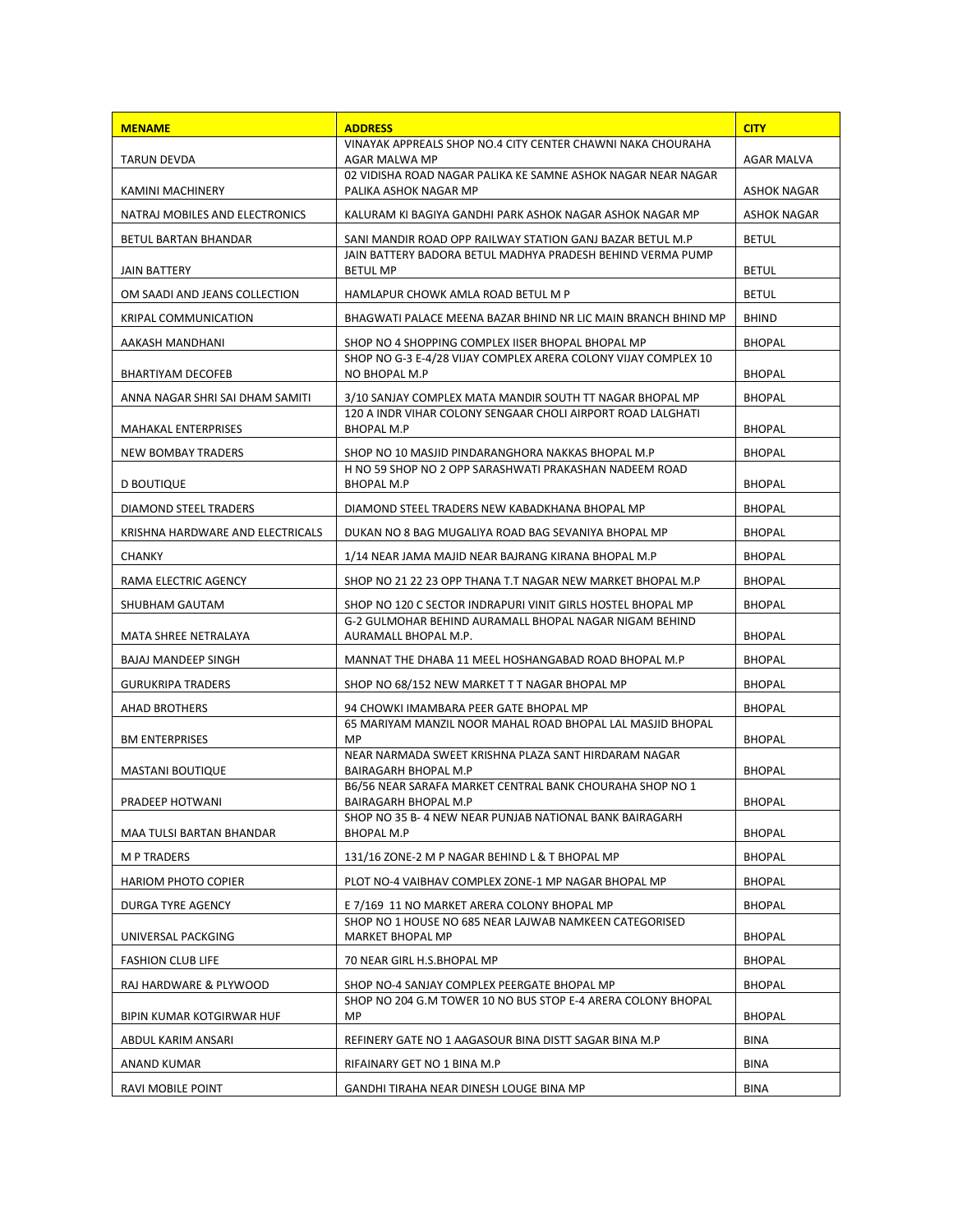| <b>BINA SERVICE CENTRE</b>                     | BESIDE GREEN GARDEN KHURAI ROAD BINA MP                                                      | <b>BINA</b>                    |
|------------------------------------------------|----------------------------------------------------------------------------------------------|--------------------------------|
| MD RASHID ALAM                                 | GET NO 1 RIFAINARI BINA MP                                                                   | <b>BINA</b>                    |
| <b>CHENNAI COLLECTION</b>                      | INFRONT OF BALAJI MANDIR NEAR CITY KOTWALI CHHATARPUR MP                                     | CHHATARPUR                     |
| <b>GAURAV SONI</b>                             | TAROGAR KI PULIYA DATIA DATIA MP                                                             | DATIA                          |
| <b>BURHANI IRON TRADERS</b>                    | 131 PITHA ROAD DEWAS MP                                                                      | <b>DEWAS</b>                   |
| DHVANI TEREFABS EXPORTS PRIVATE<br>LIMITED     | A B ROAD 7/3 INDUSTRIAL AREA NO 2 DEWAS MADHYA PRADESH                                       | <b>DEWAS</b>                   |
| DHVANI TEREFABS EXPORTS PRIVATE<br>LIMITED     | A B ROAD 7/3 INDUSTRIAL AREA NO 2 DEWAS MADHYA PRADESH                                       | <b>DEWAS</b>                   |
| <b>BOMBAY HARDWARE</b>                         | 107 PITHA ROAD DEWAS MP                                                                      | <b>DEWAS</b>                   |
| DANISH COLLECTION                              | 75 SUTAR BAKHAL DEWAS MP                                                                     | <b>DEWAS</b>                   |
| SILVER COLLECTION                              | UNION BANK KE SAMNE BARETH ROAD GANJ BASODA VIDISHA GANJ<br>BASODA M.P                       | GANJBASODA                     |
| <b>VIVEK SAXENA</b>                            | VANDANA HOTEL NEAR KS OIL MEAL BINA BAWDI GUNA M.P                                           | <b>GUNA</b>                    |
| <b>D COLLECTION</b>                            | 1 WARD NO 14 O PRAKASH TAKIJ GALI GUNA MP                                                    | <b>GUNA</b>                    |
| <b>TROUSER TOWN</b>                            | SHOP 3,4 SABU MARKET TOPI BAZAR LASHKAR GWALIOR MP                                           | <b>GWALIOR</b>                 |
| AMIT FOOT WEAR                                 | JALIM SINGH KI GOTH DAHIMANDI LASHKAR GWALIOR MP                                             | <b>GWALIOR</b>                 |
| <b>F S COLLECTION</b>                          | SHOP NO. L-30 LOWER GROUND FLOOR DINDAYAL CITY MALL GWALIOR<br>RAJ LAXMI GWALIOR MP          | <b>GWALIOR</b>                 |
| SAGAR LALVANI                                  | K-19 LOWER GROUND DD MALL LASHKAR GWALIOR MP                                                 | <b>GWALIOR</b>                 |
| LITTLE LORDS                                   | SHOP NO 20 1ST FLOOR DD MALL DD MALL GWALIOR MP                                              | <b>GWALIOR</b>                 |
| JAI MAA RATANGARH ENTERPRISES                  | NEAR NARAD BABA MANDIR VEERPUR BANDH SIKANDER KAMPOO<br>LASHKAR GWALIOR MP                   | <b>GWALIOR</b>                 |
| KALPANA TRADING COMPANY                        | SHOP NO 36 GROUND FLR DEENDAYAL MALL GWALIOR MP                                              | <b>GWALIOR</b>                 |
| BHAGWAN DAS DAWRANI                            | L-20 LOWER GROUND DD MOUL GWALIOR MP                                                         | <b>GWALIOR</b>                 |
| M/S TWO BROTHERS MENS PARLOUR                  | NAKA CHANDRAWANI TIRAHA LASHKAR GWALIOR MP                                                   | <b>GWALIOR</b>                 |
| <b>ANSI ENTERPRISES</b>                        | SACHIN TENDULAKAR MARG SIROL ROAD MURAR GWALIOR MP                                           | <b>GWALIOR</b>                 |
| <b>VIJENDRA SHAKY</b>                          | KHULA SANTAR MURAR GWALIOR GWALIOR MP                                                        | <b>GWALIOR</b>                 |
| ABHIMANYU GUPTA                                | S/O LAT BAINI PRASAD GUPTA KRISHNA MARUTI SERVICE POINT WARD NO<br>21 HOSHANGABAD M.P        | HOSHANGABAD                    |
| <b>KAMLESH TRADERS</b>                         | SIYARAM JI NAGAR HARDA BY PASS ROAD HOSHANGABAD MP                                           | HOSHANGABAD                    |
| PRINCE MOBILE                                  | 426 SADHU VASWANI NAGAR SINDHI COLONY NEAR SADHU VASWANI<br><b>GARDEN INDORE MP</b>          | <b>INDORE</b>                  |
| SHREE SIDDHI VINAYAK SANVI                     |                                                                                              |                                |
| CREATION<br><b>BOOK HOUSE</b>                  | 50 VEENA NAGAR NX INDORE<br>SHOP NO 13 SUBHASH CHOWK PARKING CAMP KHAJURI BAZAR INDORE<br>MP | <b>INDORE</b><br><b>INDORE</b> |
| <b>JYOTI COLLECTION</b>                        | PLOT NO. 60 SHOP NO. 35-36 SUBHASH MARKET JABRESHWAR MANDIR KE<br>PASS INDORE MP             | <b>INDORE</b>                  |
| <b>G S FURNISHING</b>                          | 401 GOYAL NAGAR INDORE MP                                                                    | <b>INDORE</b>                  |
| CATALYSER EDUVENTURES INDIA<br>PRIVATE LIMITED | 163 KANCHAN BAGH GEETA BHAWAN ISQURE INDORE MP                                               | <b>INDORE</b>                  |
| CATALYSER EDUVENTURES INDIA<br>PRIVATE LIMITED | 163 KANCHAN BAGH GEETA BHAWAN ISQURE INDORE MP                                               | <b>INDORE</b>                  |
| <b>SUNNY INDORIYA</b>                          | 56/12 PATNIPURA OPP JIN MATA MANDIR INDORE MP                                                | <b>INDORE</b>                  |
| SHIVSHAKTI FURNITURE                           | 5 MANGAL NAGAR SUKHLIYA ITI GROUND KE PASS INDORE MP                                         | <b>INDORE</b>                  |
| SAYYAD SHAHID ALI                              | 8 RISHI MARKET FIRST FLOOR PALASIA THANE KE SAMNE INDORE MP                                  | <b>INDORE</b>                  |
| <b>BADSHAH GENERAL STORES</b>                  | 16 A SURYADEV NAGAR NEAR GREATER VAISHALI GOPUR SQUARE INDORE<br>M.P                         | <b>INDORE</b>                  |
| SOAR TEXTILE                                   | D-B BAKHTAWAR RAM NAGAR INDORE MP                                                            | <b>INDORE</b>                  |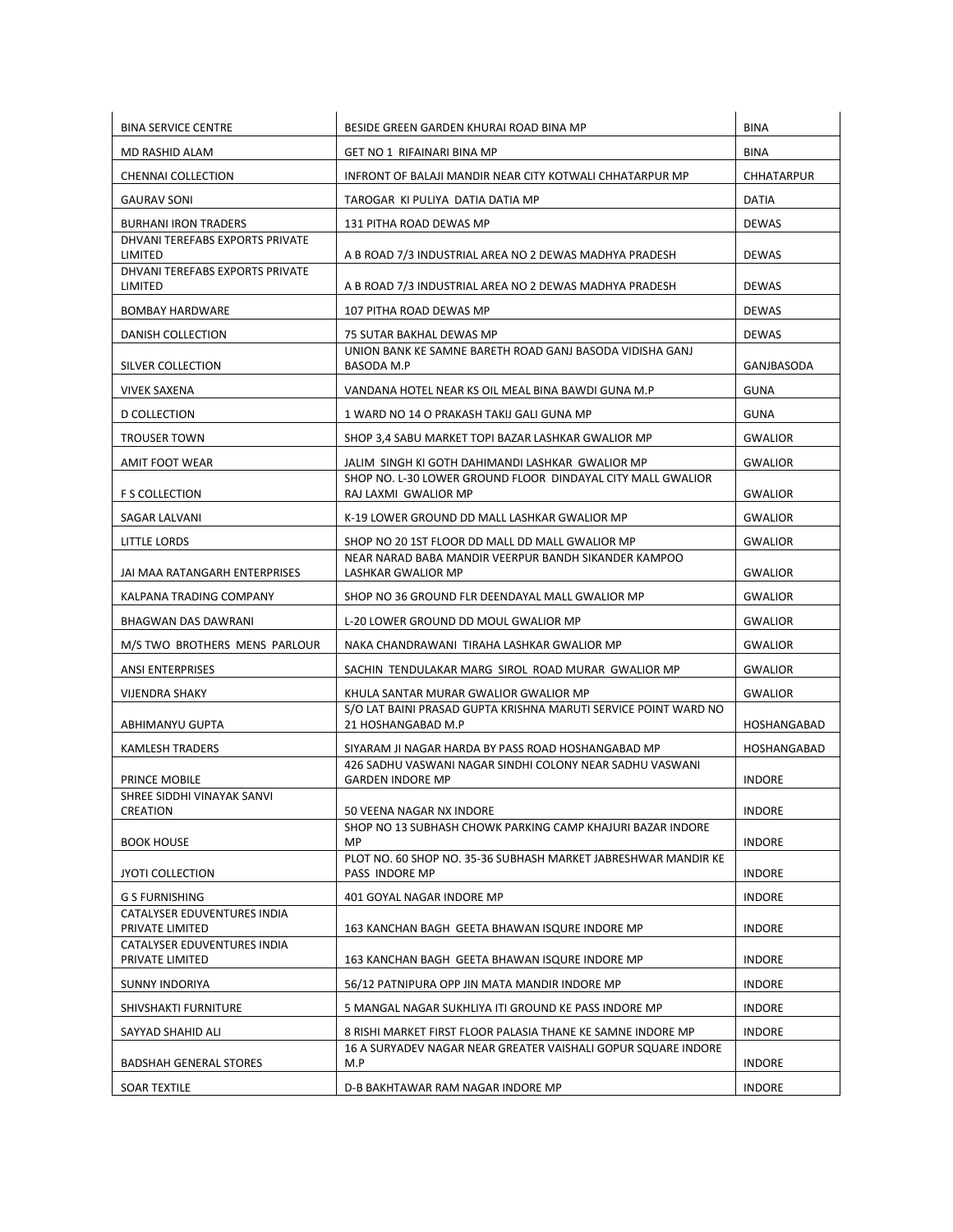| SOCH APPARELS PRIVATE LIMITED                                             | SG & COMPANY EMBASSY BUILDING9 1 3 SHOP NO 3 MG ROAD NEAR<br>TREASURE ISLANDINDORE MP 452001        | <b>INDORE</b>   |
|---------------------------------------------------------------------------|-----------------------------------------------------------------------------------------------------|-----------------|
| REJUVENATE PLASTIC COSMETIC AVAM                                          |                                                                                                     |                 |
| LASER SURGERY CENTRE                                                      | 211 R.S. BHANDARI MARG INDORE MP<br>INDORI NAMKEEN D.A.B.H. AIRPORT INDORE SEQURITY HOLD AERA 1ST   | <b>INDORE</b>   |
| T BALAJI RETAILS                                                          | <b>FLOOR INDORE MP</b>                                                                              | <b>INDORE</b>   |
| SACHIN MUKATI                                                             | LNCT COLLEGE ROAD OPP KAKA SHREE FUEL CENTER NEAR BY AURVINDO<br><b>HOSPITAL INDORE MP</b>          | <b>INDORE</b>   |
| <b>CLASSIC GARMENTS</b>                                                   | 92-93/7, B.K. SINDHI COLONI INDORE                                                                  | <b>INDORE</b>   |
| BYTE MEDICAL SYSTEM                                                       | 132 3RD FLOOR NEAR LIFT NO 3 KE SAMNE DAWA BAZAR BUILDING UPPER<br><b>INDORE MP</b>                 | <b>INDORE</b>   |
| SANTOSH BROTHERS                                                          | 17-18 KAMLA NEHRU NAGAR INDORE MP                                                                   | <b>INDORE</b>   |
| <b>GURUKRIPA TOURS AND TRAVELS</b>                                        | G-5 SAIKRIPA RESIDENCY B INDORE MP                                                                  | <b>INDORE</b>   |
| ROHIT KHANDELWAL                                                          | 3583 - E SECTOR SUDAMA NAGAR NEAR HAWABANGLOW INDORE MP                                             | <b>INDORE</b>   |
| <b>KAVITA ENTERPRISES</b>                                                 | UG-19 OM GURUDEV SCHEME NO. 54 VIJAY NAGAR INDORE MP                                                | <b>INDORE</b>   |
| SHREE NARMADA TRADING<br>CORPORATION                                      | 55-D B S/1 SCHEME NO-78 NAI SADAK INDORE MP                                                         | <b>INDORE</b>   |
| <b>AGRAWAL FENT STORES</b>                                                | 9 SANTA BAZAR INDORE MP                                                                             | <b>INDORE</b>   |
| CORAL HOSPITAL & RESEARCH CENTRE<br>PRIVATE LIMITED                       | 17 RACE COURSE ROAD VIDHYAPATI APPARTMENT INDORE MADHYA<br>PRADESH                                  | <b>INDORE</b>   |
|                                                                           | S3 S4 LACEUP 4TH FLOOR 6AA HEADQUARTER BUILDING SATYA SAI                                           |                 |
| <b>GRAZZO HOSPITALITY PRIVATE LIMITED</b><br>SHREE BHOLE SHANKAR MARBLE & | SQUARE SCHEME NO 54 INDORE MP                                                                       | <b>INDORE</b>   |
| <b>TILES</b>                                                              | E-217 B KALINDI GOLD SANWER ROAD INDORE M.P                                                         | <b>INDORE</b>   |
| REETESH TRADING CORPORATION                                               | LG 4 MODI TOWER 24/2 MTH COMPUOUND INDORE MP                                                        | <b>INDORE</b>   |
| ALI EGGS MERCHANT                                                         | 239 SCHEME NO. 54 RASOMA LABORATY ROAD BHAMORI CHOURAHA<br><b>INDORE MP</b>                         | <b>INDORE</b>   |
| SIDDHI VINAYAK STATIONARY                                                 | 6-A F L G 3 DEVANSH APARTMENT SCHEME NO 54 VIJAY NAGAR INDORE<br>MADHYA PRADESH                     | <b>INDORE</b>   |
| MP 09 ICE CREAMS & BEVERAGES                                              | PLOT NO 64-65 G-1 GIRRAJ GRAND SECTOR A SCHEME NO 54 INDORE<br><b>INDORE MP</b>                     | <b>INDORE</b>   |
| SHRI ANNAPURNA MISHTHAN                                                   | 104 RADHIKA PALACE GRAM KHAJARANA INDORE MP                                                         | <b>INDORE</b>   |
| KHATWANI MOTORS PRIVATE LIMITED                                           | KHATWANI MOTORS PVT.LTD 477, KARMETA KATANGI ROAD JABALOPUR<br>JABALPUR                             | JABALPUR        |
| <b>GURU KRIPA FASHION</b>                                                 | 625 GEORGE DISILVA WARD MAIN ROAD GORAKHPUR JABALPUR                                                | JABALPUR        |
| <b>KESHARWANI MOBILES</b>                                                 | 2808 LAAL KAUN GWARIGHAT ROAD JABALPUR                                                              | JABALPUR        |
| AKASH PUSTAK SADAN                                                        | 156 NAYA BAZAR I/F OF SUPER MARKET JABALPUR                                                         | <b>JABALPUR</b> |
| RAJASTHAN MISTHAN BHANDAR                                                 | 1220 MADAN MAHAL NAGPUR ROAD JABALPUR                                                               | <b>JABALPUR</b> |
| KUNAL BHATIA                                                              | RUSSEL CHOWK BESIDE PIZZA HUT ABOVE SHOES & BAGS, JBP JABALPUR                                      | JABALPUR        |
| OM SHREE SAI TRADING COMPANY                                              | SHOP NO 10 SHOBIT COMPLEX MARHATAL KRISHNA TALKIES ROAD                                             | <b>JABALPUR</b> |
| ASHOKA FOOTWEAR                                                           | 4TH BRIDGE ANAND CINEMA ROAD LEATHERLAND                                                            | JABALPUR        |
| VINOD KUMAR SAMAIYA                                                       | HINA SHRINGAR NORMAL SCHOOL KE SAMNE GANJI PURA                                                     | <b>JABALPUR</b> |
| MOBILE HUB                                                                | SHOP NO. 27 METHODIST CENTRE TAYYAB ALI PETROL PUMP KE PASS<br>JABALPUR NEAR TAYYAB ALI PETROL PUMP | JABALPUR        |
| PRINCIPAL GOVTM HCOLLEGE OF HOME<br>SC AND SC FOR WOMENJABALPUR           | GOVT M H COLLEGE OF HOME SC AND SC FOR WOMEN NAPIER TOWN<br>NEAR SHASTRI BRIDGE JABALPUR PIN 482001 | JABALPUR        |
| MOBILE WORLD                                                              | TRIPURI CHOWK GARHA THANE KE SAMNE 2 KACHPURA                                                       | JABALPUR        |
| <b>MANMEET KAUR SURI</b>                                                  | 1228 GROUND FLOOR NEAR 4TH BRIDGE SADAR ROAD OPP SLEEK<br><b>KITCHENWOOD</b>                        | JABALPUR        |
| RAM CHANDRA PARWANI                                                       | AKHILALAY APARTMENT NAPIER TOWN OPPOSITE NOKIA CARE                                                 | JABALPUR        |
| NAVKAR MEDICAL AND GENERAL STORE                                          | SHOP NO 10 BUS STAND JHABUA MP                                                                      | JHABUA          |
| <b>HOTEL RANJEET</b>                                                      | CIVIL LINES KHANDWA CIVIL LINE KHANDWA M.P                                                          | KHANDWA         |
| PREM SUPER MARKET                                                         | PREM SUPER MARKET PADAWA KHANDWA M.P                                                                | KHANDWA         |